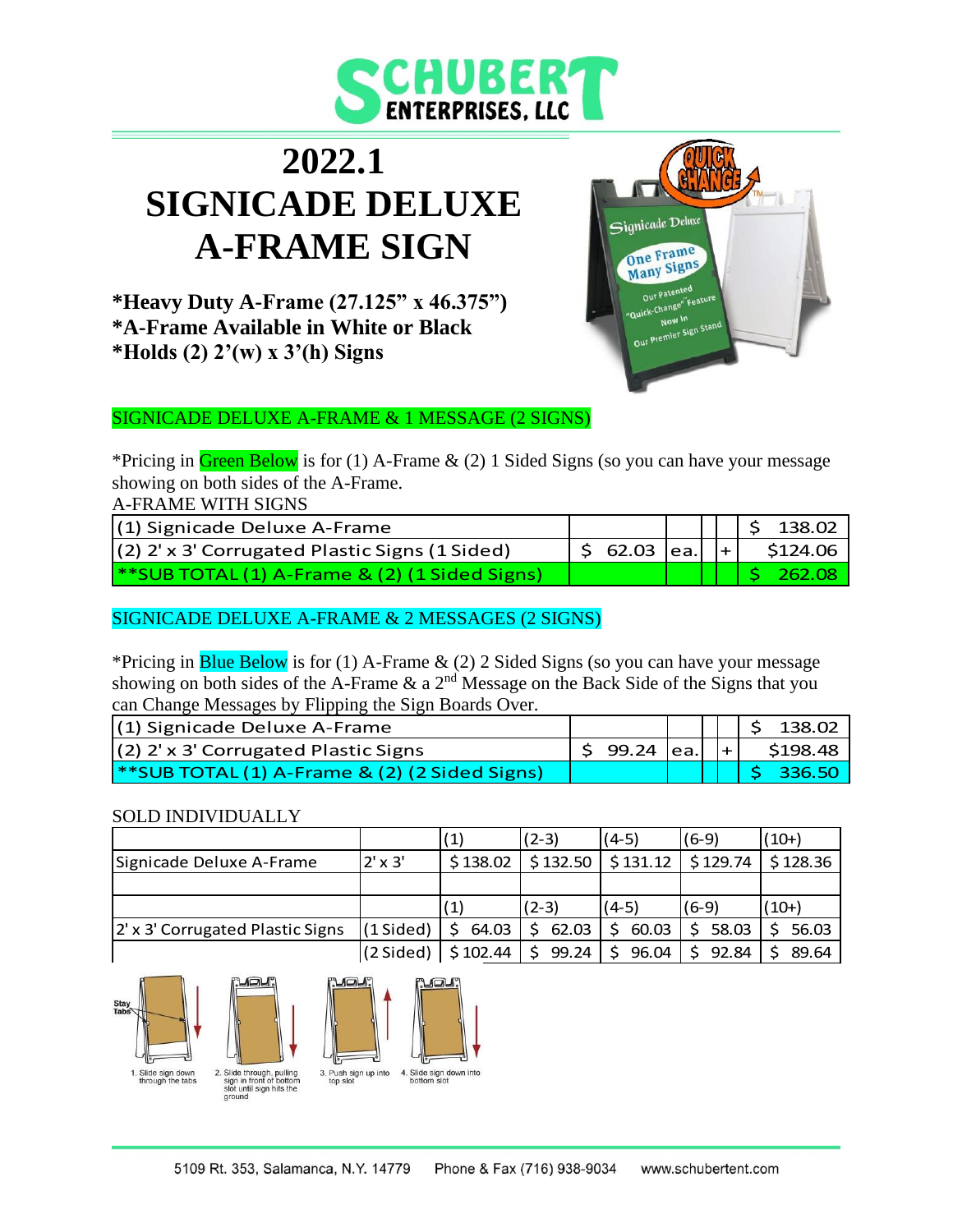

## **2022.1 SIGNICADE DELUXE A-FRAME SIGN WITH 4 MESSAGES SPECIAL**



**\*Heavy Duty A-Frame (27.125" x 46.375") \*A-Frame Available in White or Black \*A-Frame Holds (2) 2'(w) x 3'(h) Signs**

#### SIGNICADE DELUXE A-FRAME & 4 MESSAGES (4 SIGNS)

\*Pricing in **Yellow Below** is for (1) A-Frame  $\&$  (4) 2 Sided Signs (so you can have your message showing on both sides of the A-Frame & a 3 Additional Messages that you can Change To.

A-FRAME WITH 4 SIGN MESSAGES  $= (4) 2$  Sided Sign \*\$141 for Sheet, plus 3 copy changes (\$5ea., \$15)

| (1) Signacade Deluxe A-Frame                                       | $\frac{1}{2}$ \$ 138.02 |
|--------------------------------------------------------------------|-------------------------|
| $(1)$ Sheet= $(4)$ 2' x 3' Corrugated Plastic Signs (2 Sided)      | $ + $ \$156.00          |
| <b> **SUB TOTAL (1) A-Frame &amp; (4) Messages (2 Sided Signs)</b> | $\frac{1}{5}$ 294.02    |

**\*We have a Sheet of Corrugated Plastic Printed 2 Sides and then Cut into (4) (2 Sided) 2' x 3' Signs that give you 4 Messages that can be displayed on both sides of the A-Frame. \*These are Printed on a Flatbed Printing & are not laminated.**

**\*Price is for Simple Layouts.**

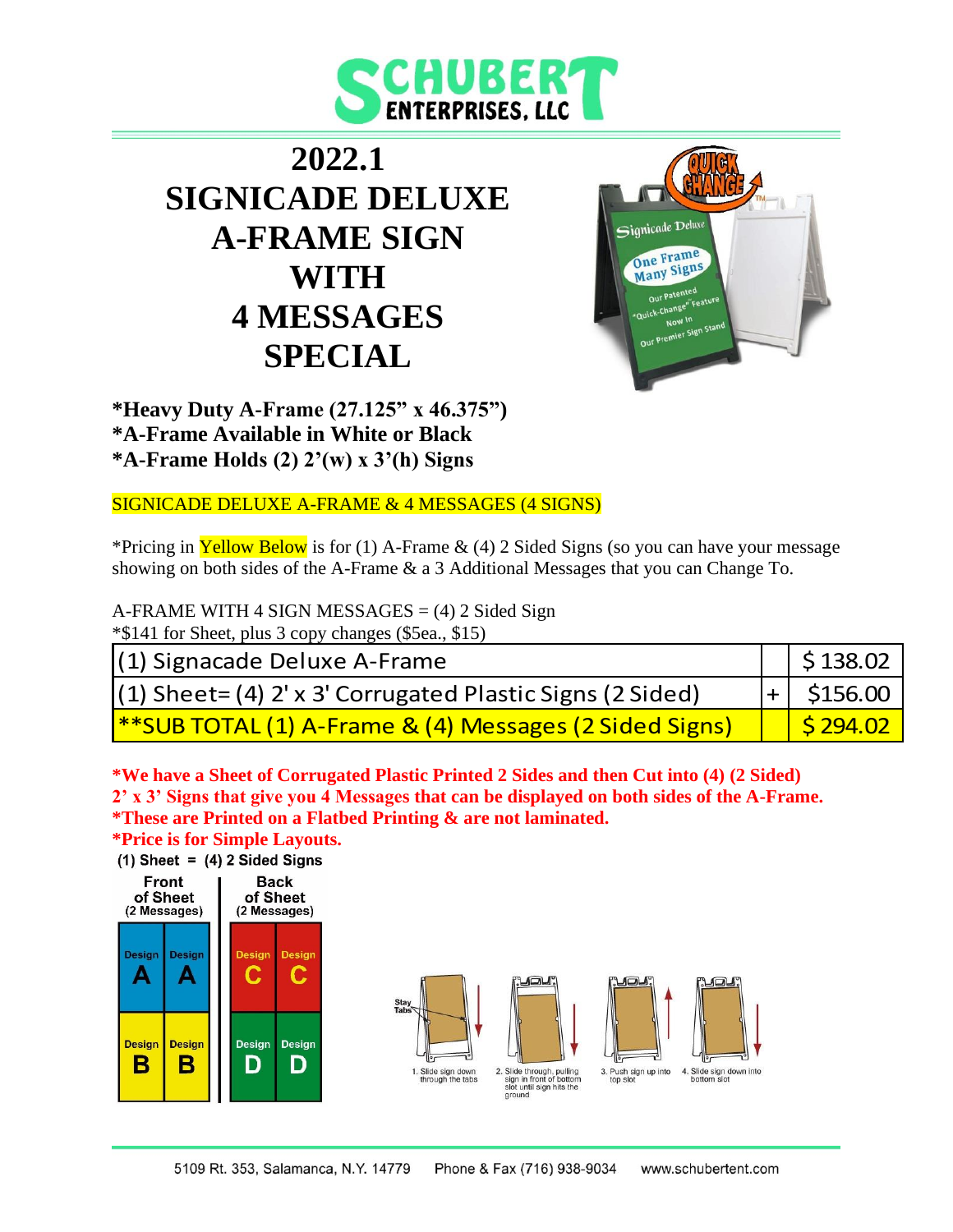

## **2022.1 QUICK SIGN A-FRAME SIGN**

**\*Quick Sign is a Double Sided A-Frame Stand Made of Plastic. \*A-Frame Available in White Only. \*A-Frame Holds (2) 24"(w) x 18"(h) Signs.**

**\*Frame Size: 30.5" (w) x 26"(h)**

#### **QUICK SIGN A-FRAME & 1 MESSAGE (2 SIGNS)**

\*Pricing in Green Below is for (1) A-Frame  $\&$  (2) 1 Sided Signs.

\*We Print a Full Color Decal, Laminate It & Apply it to Corrugated Plastic.

A-FRAME WITH 2 SIGNS

| $(1)$ Quick Sign A-Frame                           |        |          | \$110.33 |
|----------------------------------------------------|--------|----------|----------|
| $(2)$ 24" x 18" Corrugated Plastic Signs           | 539.48 | $ea.$  + | \$78.96  |
| <b>**SUB TOTAL (1)</b> A-Frame & 2 Signs (1 Sided) |        |          | 189.29   |

**PLASTIC** 

## **QUICK SIGN A-FRAME & 10 MESSAGES (10 SIGNS)**

\*Pricing in **Yellow Below** is for (1) A-Frame  $\&$  (10) 2 Sided Signs. **\*We have a Sheet of Corrugated Plastic Printed 2 Sides and then Cut into (10) (2 Sided) 24" x 18" Signs that give you 10 Messages that can be displayed on both sides of the A-Frame. \*These are Printed on a Flatbed Printing & are Not Laminated.**

A-FRAME WITH 10 SIGNS (2 Sided) \*\$141 for Sheet, plus 9 copy changes (\$5 ea., \$45)

| (1) Quick Sign A-Frame                                   | $\frac{1}{2}$ \$ 110.33 |
|----------------------------------------------------------|-------------------------|
| (10) 24" x 18" Corrugated Plastic Signs (2 Sided)        | $ + $ \$186.00          |
| <b> **SUB TOTAL (1) A-Frame &amp; 10 Signs (2 Sided)</b> | 5296.33                 |

 $(1)$  Sheet =  $(10)$  2 Sided Signs

| Front<br>of Sheet<br>(5 Messages) |                    | Back<br>of Sheet<br>(5 Messages) |               |
|-----------------------------------|--------------------|----------------------------------|---------------|
| <b>Design</b>                     | <b>Design</b>      | Design<br>6                      | Design<br>n   |
| <b>Design</b>                     | <b>Design</b>      | Design                           | <b>Design</b> |
| <b>Design</b><br>3                | <b>Design</b><br>¢ | <b>Design</b>                    | Design        |
| Design                            | <b>Design</b>      | <b>Design</b>                    | <b>Design</b> |
| Design<br>٠                       | Design<br>5        | Design                           | Design        |

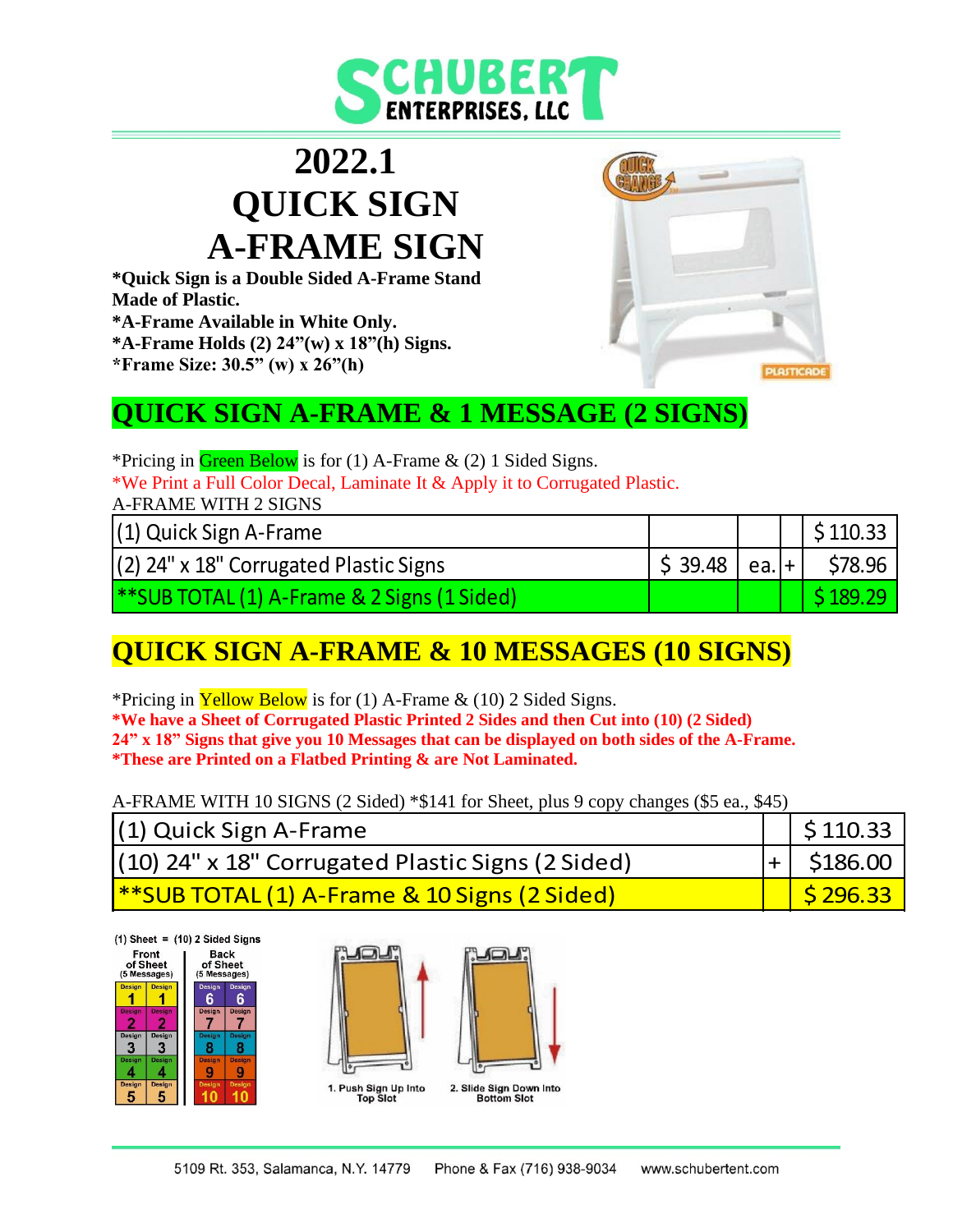

# **2022.1 SIGNACADE MDX A-FRAME SIGN**



**\*Signacade MDX is a Double Sided A-Frame Stand. \*All Plastic, use Indoors or Outdoors. \*A-Frame Available in White or Black. \*A-Frame Holds (2) 18"(w) x 24"(h) Signs.**

## **SIGNACADE MDX A-FRAME & 1 MESSAGE (2 SIGNS)**

\*Pricing in Green Below is for  $(1)$  A-Frame  $\&$   $(2)$  1 Sided Signs. \*We Print a Full Color Decal, Laminate It & Apply it to Corrugated Plastic.

A-FRAME WITH 2 SIGNS

(1) Signacade MDX A-Frame \$ 127.89

(2) 18" x 24" Corrugated Plastic Signs \$ 39.48 ea. + \$78.96

\*\*SUB TOTAL (1) A-Frame & 2 Signs (1 Sided) \$ 206.85

## **SIGNACADE A-FRAME & 8 MESSAGES (8 SIGNS)**

\*Pricing in Yellow Below is for (1) A-Frame  $\&$  (8) 2 Sided Signs. **\*We have a Sheet of Corrugated Plastic Printed 2 Sides and then Cut into (8) (2 Sided) 18" x 24" Signs that give you 8 Messages that can be displayed on both sides of the A-Frame. \*These are Printed on a Flatbed Printing & are Not Laminated. \*Prices are Simple Layouts.**

A-FRAME WITH 10 SIGNS (2 Sided) \*\$141 for Sheet, plus 7 copy changes (\$5 ea., \$45)

| (1) Signacade MDX A-Frame                                                                                                                                                                                                                                                       |                                       |                                                                                                          |                                                   |                                                        |  | \$127.89 |
|---------------------------------------------------------------------------------------------------------------------------------------------------------------------------------------------------------------------------------------------------------------------------------|---------------------------------------|----------------------------------------------------------------------------------------------------------|---------------------------------------------------|--------------------------------------------------------|--|----------|
| (8) 24" x 18" Corrugated Plastic Signs (2 Sided)<br>$\div$                                                                                                                                                                                                                      |                                       |                                                                                                          |                                                   |                                                        |  | \$176.00 |
| <b>**SUB TOTAL (1) A-Frame &amp; 8 Signs (2 Sided)</b>                                                                                                                                                                                                                          |                                       |                                                                                                          |                                                   |                                                        |  | \$303.89 |
| $(1)$ Sheet = $(8)$ 2 Sided Signs<br>Front<br>Back<br>of Sheet<br>of Sheet<br>(4 Messages)<br>(4 Messages)<br>Stay<br>Tabs<br><b>Design</b><br>Design<br><b>Design Design</b><br><b>Basinn</b><br><b>Beside</b><br>Design<br>Design<br><b>Design</b><br>Design<br><b>Design</b> | . Slide sign down<br>through the tabs | <b>MOU</b><br>2. Slide through, pulling<br>sign in front of bottom<br>slot until sign hits the<br>ground | <b>PLOL</b> .<br>3. Push sign up into<br>top slot | <u>tjadi</u><br>4. Slide sign down into<br>bottom slot |  |          |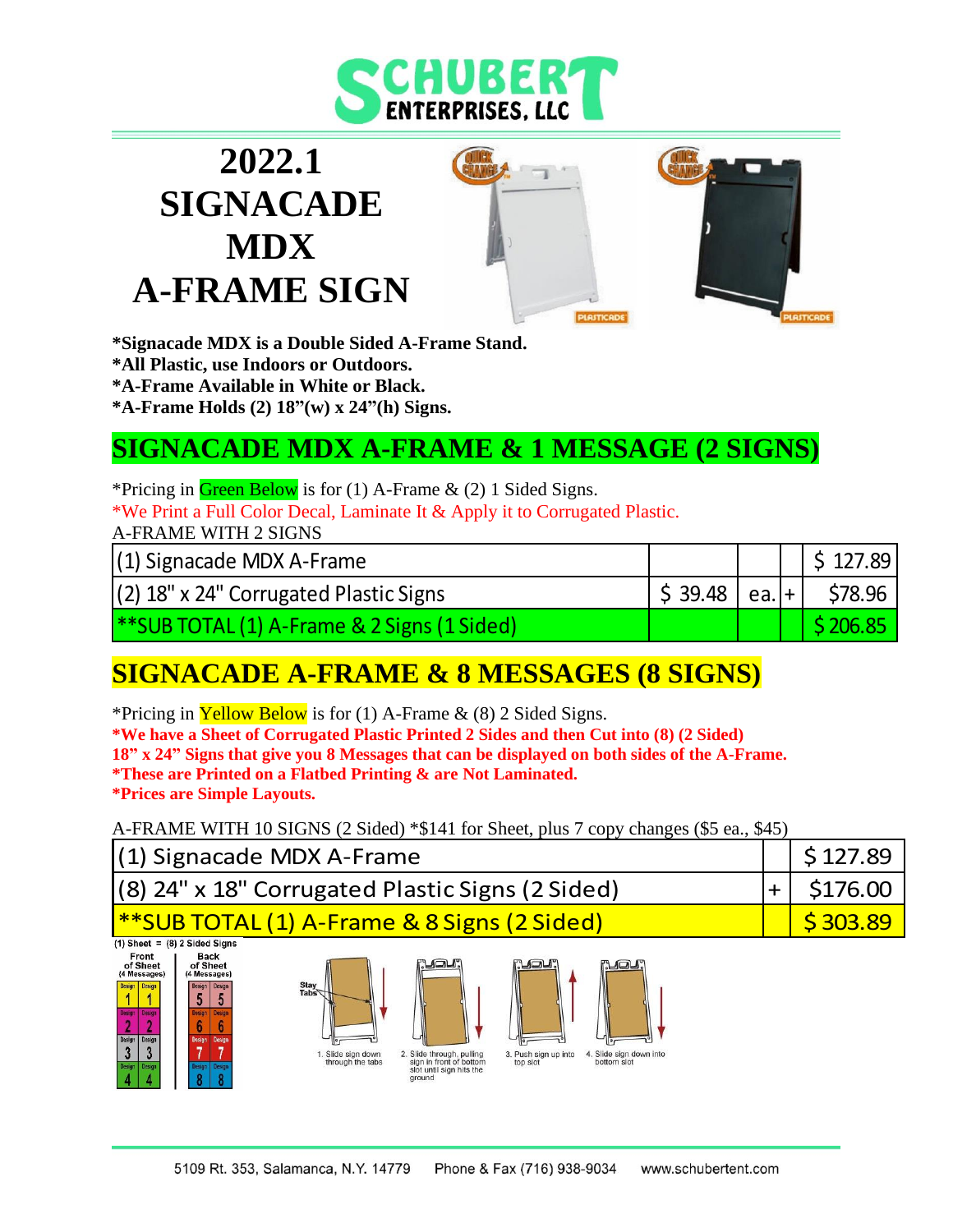# **CHUBERT**



# **2022.1 SIGNICADE A-FRAME SIGN**



**\*Signicade is a Double Sided A-Frame Stand \*Made of Plastic. \*A-Frame Available in White, Yellow, Orange, Blue, Red & Black. \*A-Frame Holds (2) 2'(w) x 3'(h) Signs. \*Frame Height: 45"(h)**

#### **\*Signs can be Foam Double Face Taped on or Mounted using Screws through the Sign and into the A-Frame.**

### **SIGNICADE A-FRAME & 1 MESSAGE (2 SIGNS)**

\*Pricing in Green Below is for (1) A-Frame  $\&$  (2) 1 Sided Signs. \*We Print a Full Color Decal, Laminate It & Apply it to Corrugated Plastic. A-FRAME WITH 2 SIGNS

| $(1)$ Signicade A-Frame                            |                                                       |  | \$146.73 |
|----------------------------------------------------|-------------------------------------------------------|--|----------|
| $(2)$ 2' x 3' Corrugated Plastic Signs             | $\frac{1}{2}$ \$ 62.03   ea. + $\frac{1}{2}$ \$124.06 |  |          |
| <b>**SUB TOTAL (1)</b> A-Frame & 2 Signs (1 Sided) |                                                       |  |          |